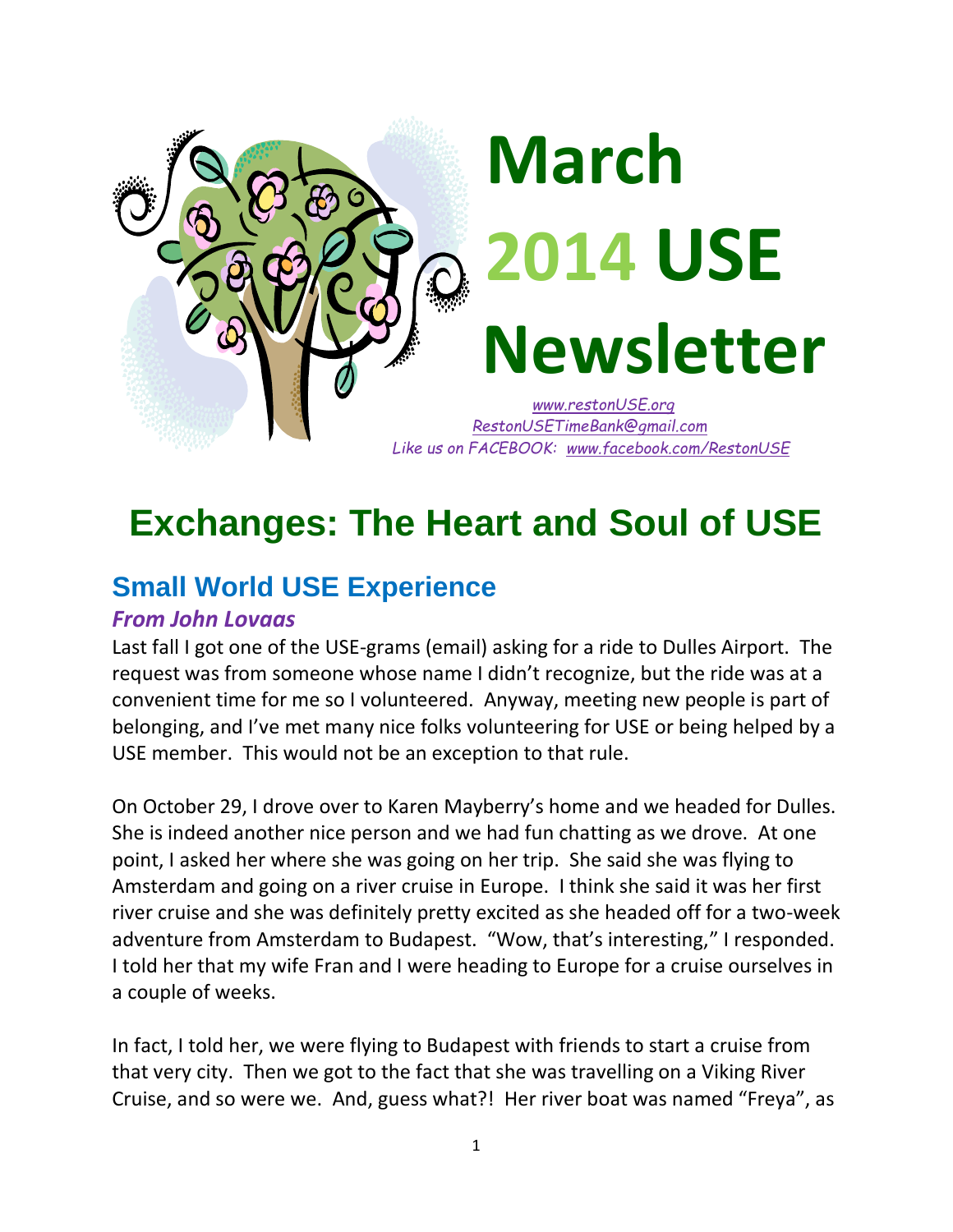was ours. Karen's cruise would end on November 14 when she would disembark from the Freya to fly back home—just hours before we would board the very same boat and head back up the Danube River, retracing Karen's path. Small world!

### **Small World USE Experience - continued**

#### *From Karen Mayberry*

Wow! I was surprised when I got an offer for a ride to Dulles airport for my Viking cruise, the same day I put in the request. This was the first time I requested USE services and feel proud to belong to an organization that comes through for folks in need, the way that they do. I knew very few USE members at that time, and so was glad to make the acquaintance of John Lovaas on the way to the airport and his equally friendly wife Fran at the USE potluck meeting in January 2014. I had another amazing USE experience at this same potluck. One of my top travel bucket list destinations for the past 20+ years has been Israel. I was supposed to travel there last year, but my friend had to back out at the last minute. Happenstance at the USE potluck had me sitting at the table of Jean and Art Banks, who told me about an Israel and Palestine pilgrimage through their church. They provided an information package to me, and within days, I joyfully joined the pilgrimage. Another fortunate stroke of USE serendipity.

## **And … One more Small World USE Experience**

#### *From JoAnne Norton*

Larisa Briggs went to help Martha Patterson learn to use Facebook. Turned out Martha used to be her teacher!

### **Mike Hedrick to the rescue!**

Digging Mary Buff out of the snow.

Re-grouting and resealing a tub and shower for Elika Naraghi.

Helping Laura Gutnick with some small fixes at her place.

Rototilling another member's garden.

Mike seems to have been the go-to guy when there's been a need for help recently.

## **Amazing and Special things seem to happen when USE members get to know each other!**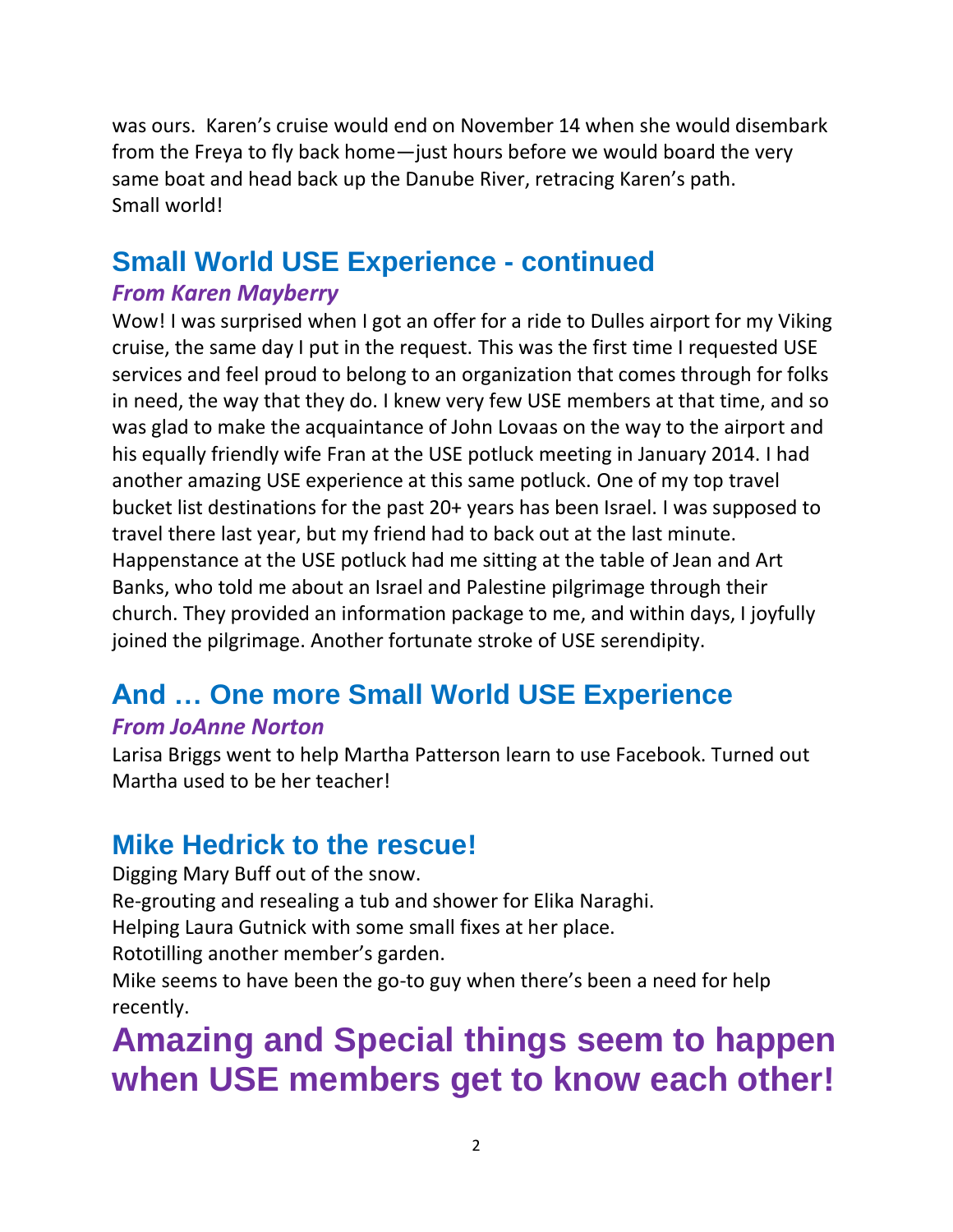### **USE Exchanges: January to mid-March 2014**

Computer Assistance 6 requests for 14 hours Handyman repairs **5** requests for 6 hours "Just Ask" 4 requests for 7 hours Sewing, Mending, Alterations 2 requests for 5 hours Pet Care/Walking 1 request for 21 hours Lend/Share 1 request for 1 hour

Rides 9 requests for 30.5 service hours

### **Tell us about** *your* **experience**

With so many wonderful exchanges taking place between members, we'd love to hear about a special transaction you have experienced. Please send an e-mail to me, Kathy Bush, at [mkbwrk1@hotmail.com](mailto:mkbwrk1@hotmail.com) or to Cheri Wubbels at [mediavip@aol.com.](mailto:mediavip@aol.com) We want to share your stories.

# **PLEASE ― Log in your hours!**

Here's another quick reminder (Yes, again!) not to neglect posting your exchange hours. Just go to the USE website: [www.restonuse.org.](http://www.restonuse.org/) Midway down on the right hand side of the page, click on "Record Your Service Transaction." The form will pop up. Fill it out and hit the SEND button. And you're done.

### **It's worth noting that USE stays in business because we have a very large inventory of personal services. When you record your USE exchange hours, you support the value of our existence.**

If anyone needs help in getting services, you can do so by posting on our private Facebook page, checking the USE Index and calling one or more of the many capable members listed.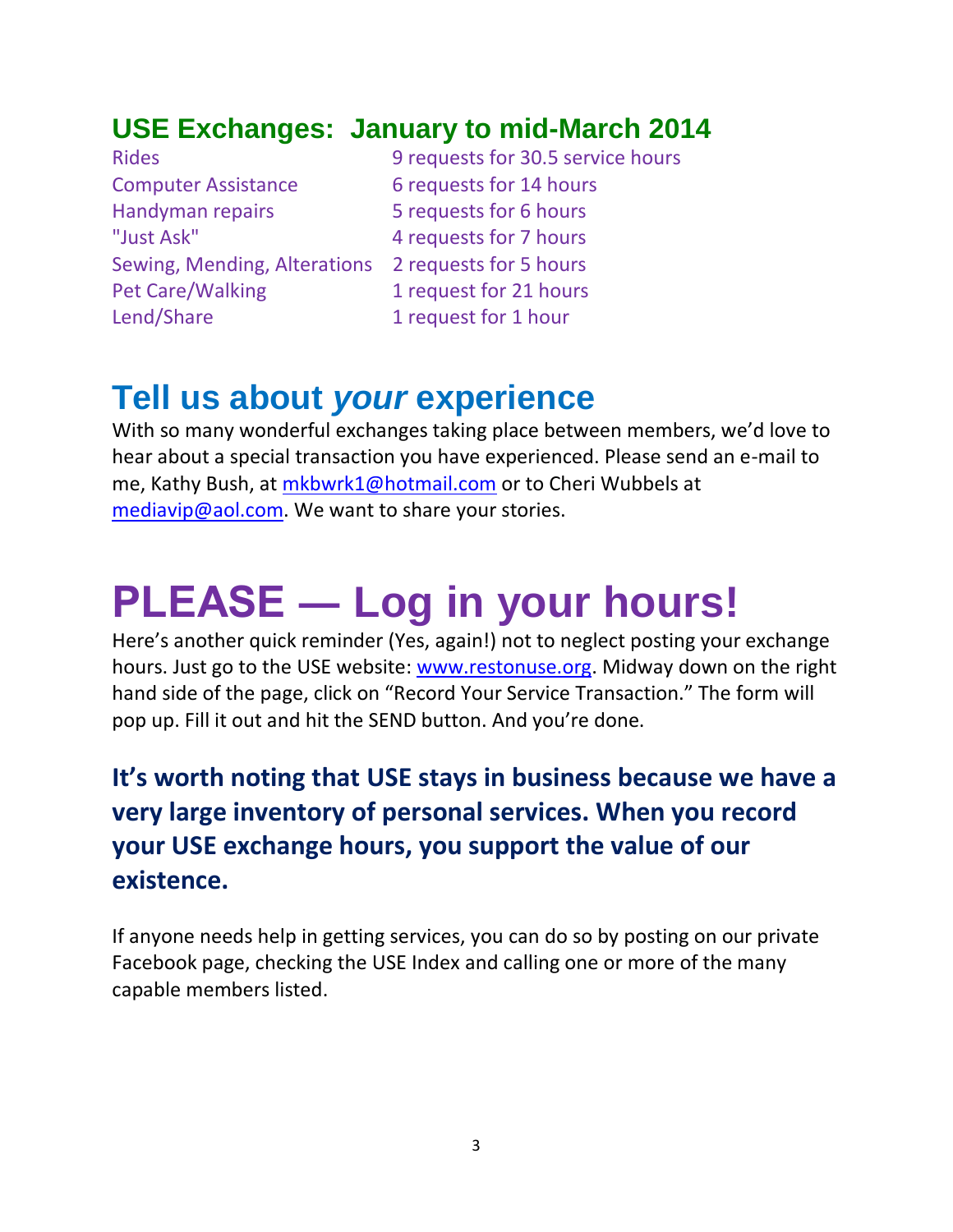

## **OUR NEXT POTLUCK SUPPER! Saturday, April 12, from 4:30-6:30 at the home of Mike and Saima Hedrick**

### **FAMILY INCLUDED! BRING THE KIDS!**

It's a Meet & Greet small dinner for families with young children, an opportunity for parents to set up play dates and meet & greets for a **potential babysitting exchange**. The Hedricks can accommodate a maximum number of approximately 16 people. Confirm with Mike Hedrick at [mdhbicycle@aol.com.](mailto:mdhbicycle@aol.com)



## **USE - Our Part in the Village Movement**

#### *From Cheri Wubbels*

USE is finding itself to be part of a national movement called the Village Movement. Cheri has been on two panels speaking about USE, which is the allvolunteer model for the movement, and the intent is to encourage other communities to set up what USE already has. So begin to think of yourselves as part of a grassroots, growing trend of people wanting to connect with other people to provide care – at this point mostly helping mature people live in their homes. But USE is one organization that is intergenerational and wants to include young families as well as mature folks.

Our grassroots movement is going on right now to connect families with children to other families. As it has long been said, "It takes a village to raise a child." USE is here now to help create such a village.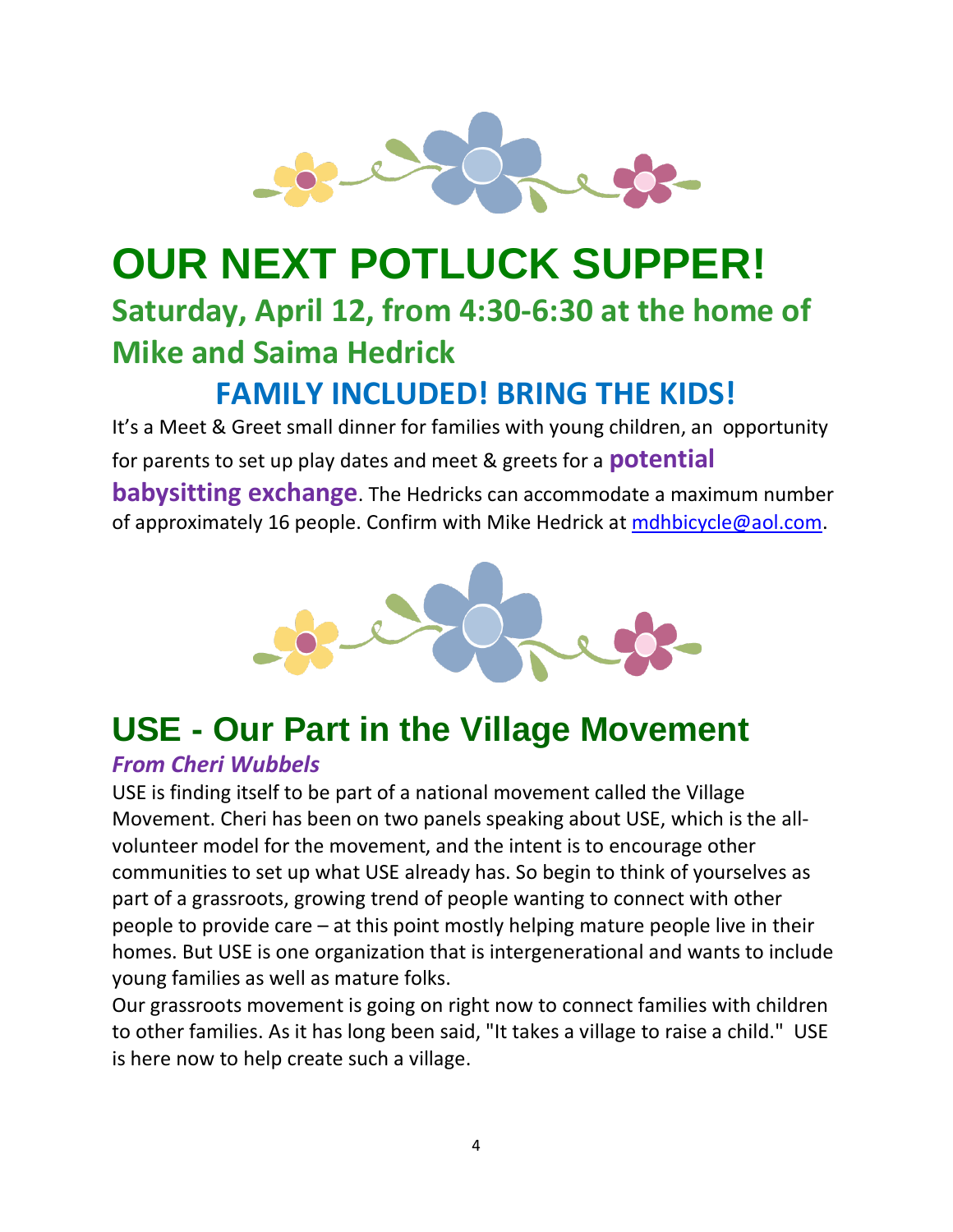Please let us know if you want to take part in providing a village for Reston's young people. You don't have to have children of your own if your desire to babysit to free young parents for time for themselves, or just to enjoy the youngsters—many have grandchildren, or grandparents, but living far away… Let's fill the gap. *-Cheri*

#### **\*\*\*\*\*\*\*\*\***

Cheri was one of four presenters at a Village Movement gathering on March 19th, in Burke, Virginia. She represented our all-volunteer model for a village along with three other presenters.

Here's an excerpt from one of today's email responses to that meeting: The number of attendees last night (around 90 with SRO), and on a rainy night after a previous cancelation, shows the deep interest by our communities in these efforts.



### **Jeanette Benedicto Presents USE to the Herndon Senior Center**

#### *From Ellie Fusaro*

On Tuesday, March 11th, Jeanette Benedicto was invited to be the first speaker of the evening to address transportation concerns at the Herndon Senior Center. She did a fine job and was well received; her focus was on the minimal cost to join USE and the variety of things USE has to offer, including transportation services. The Center Director and Assistant Director attended and were supportive. About 20 people were in attendance to learn about USE.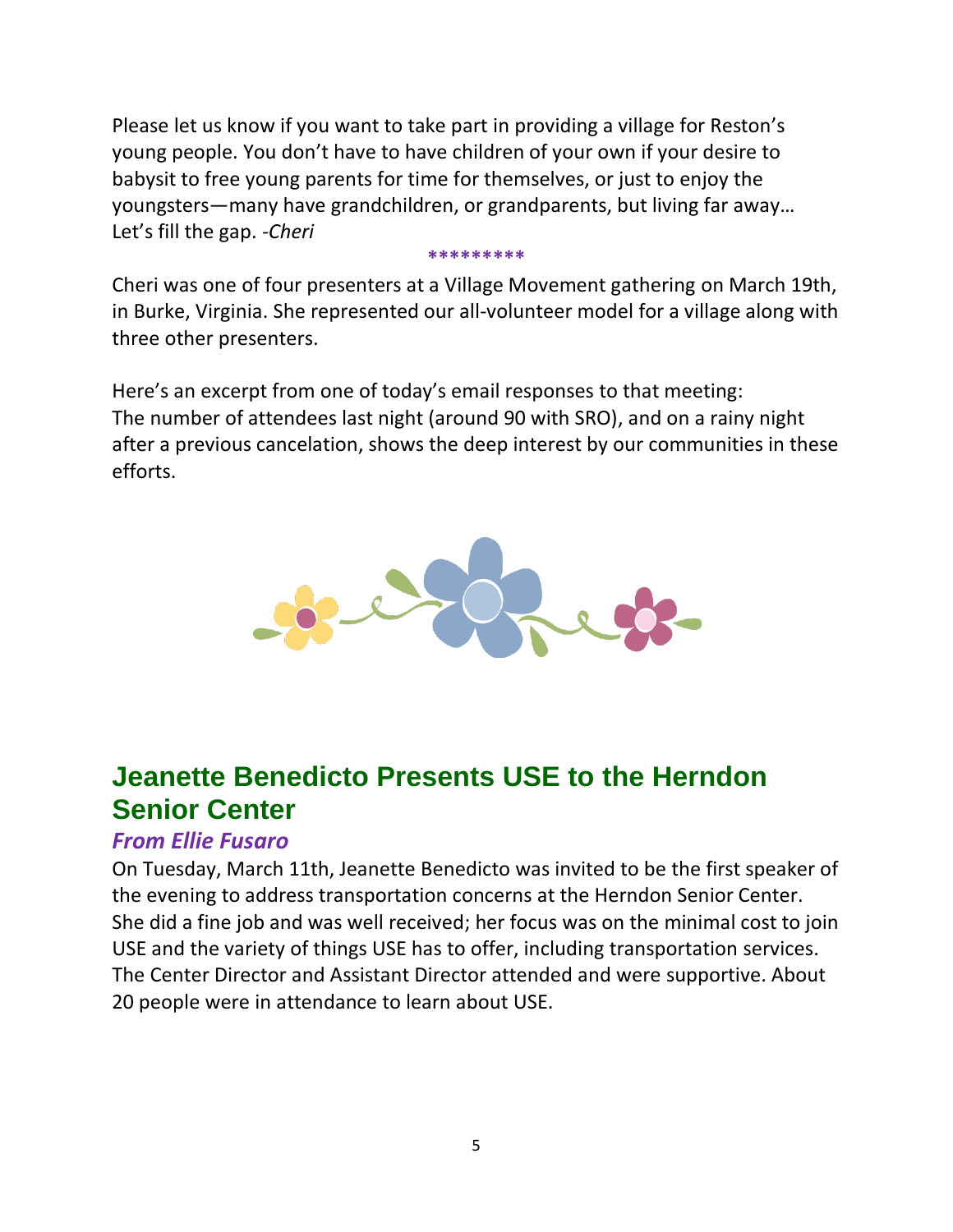## **News from the most recent USE gatherings**

**Martha Patterson's Valentine tea** was held on Friday afternoon,

February 21st(not the scheduled 14th thanks to *another* snowstorm) and was a delightful success. Read on for details.



#### *From Cheri Wubbels*

How lovely, to be invited to Downton Abbey … a Valentine party … and to feel like privileged guests!

Martha, not only is your home lovely, but the food, the service, the company was wonderful. And most exciting, I think this is a pilot program for many others … it will be interesting to see the variations.

Lots of good ideas materialized as well — **Martha says she will host a gathering of people bringing their computers to learn to use USE's private Facebook page.** (Note my first attempt at the invite on Facebook — it could stand some improvement!) So Larisa and Tim, we can set a date with Martha and get members on the party line!

**Orientation groups for new members** were also discussed, and some attendees said they'd gladly make a point of welcoming new members into our circle.

The energy and the positive support for USE were high! Here's to many more grand, exciting, new and different experiences. And yes, we need to know who would be able to handle the job of wallpapering a small powder room? Post it on Facebook and let's see what happens! *-Cheri*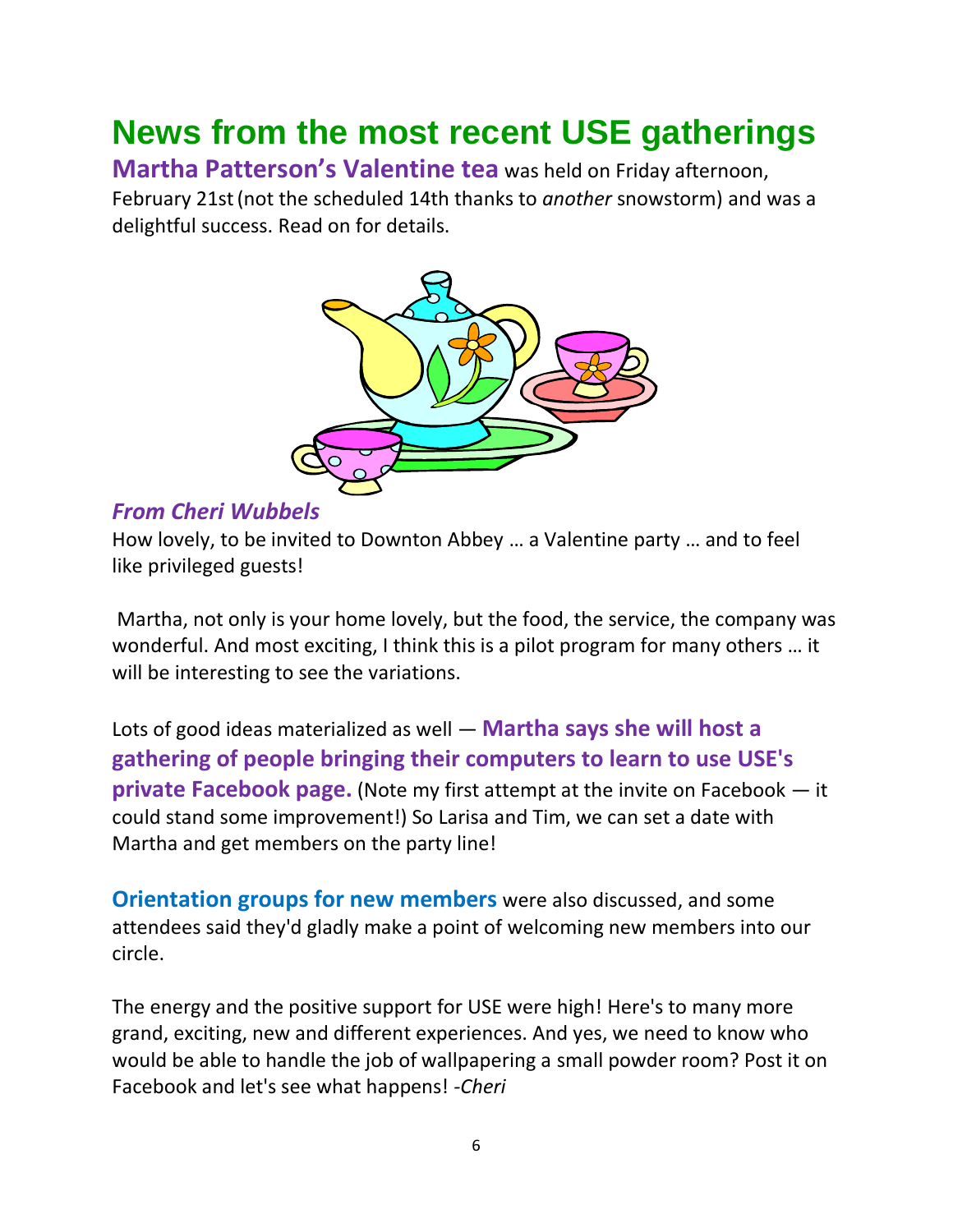#### *From Lloyd Aguero*

The "genuineness" (good word?), thoughtfulness and poignant ambiance of your hostess talents, touched a simpatico chord within the group. We generated manifold energy!!!

#### *From Ellie Fusaro*

**Bonnie and Bill Whyte hosted a TGIF potluck dinner** for members at their home in the Lake Anne area. Did you see the invite in our Facebook USE group or in the past newsletter?

Guests feasted on wine, wonderful salads, roasted pork, crusty rolls, scalloped potatoes, and vegetarian dishes -- kale and carrots, lentils and brown rice, dessert, tea and coffee. Wow! You really should come to the next dinner.

Conversation included snow shoveling help, and sending a USE member to the National Time Bank conference. If we want to do this, we'll need to raise funds, so the group explored some fund raising options. We got into the reasons why people join USE, why it's harder to be a "taker" and to ask for services, easier to provide a service when asked. USE members like to help, to give ... maybe it's harder to be "takers" because of our sense of independence, it's hard for some of us to know how to ask for services and help. Giving AND take keep USE going, though. So don't hesitate to ask when you need some help.

With spring and summer on the horizon, USE members are encouraged to host a gathering ― a tea, a coffee, a picnic, a cookout, a dinner, any kind of meet-up to help each other make USE work for all of us.

## **HELP FOR FOUNDERS DAY**

Reston's Founders Day celebration, sponsored by the Reston Museum, will need volunteers to help make it a success. The date is Saturday, April 5th, and start time is noon. If you'd like to get involved in making the festivities happen for Reston, Robert Simon and fellow Restonians, contact Ellen Graves at [RestonMuseum@gmail.com](mailto:RestonMuseum@gmail.com) or call her at 703-709-7700.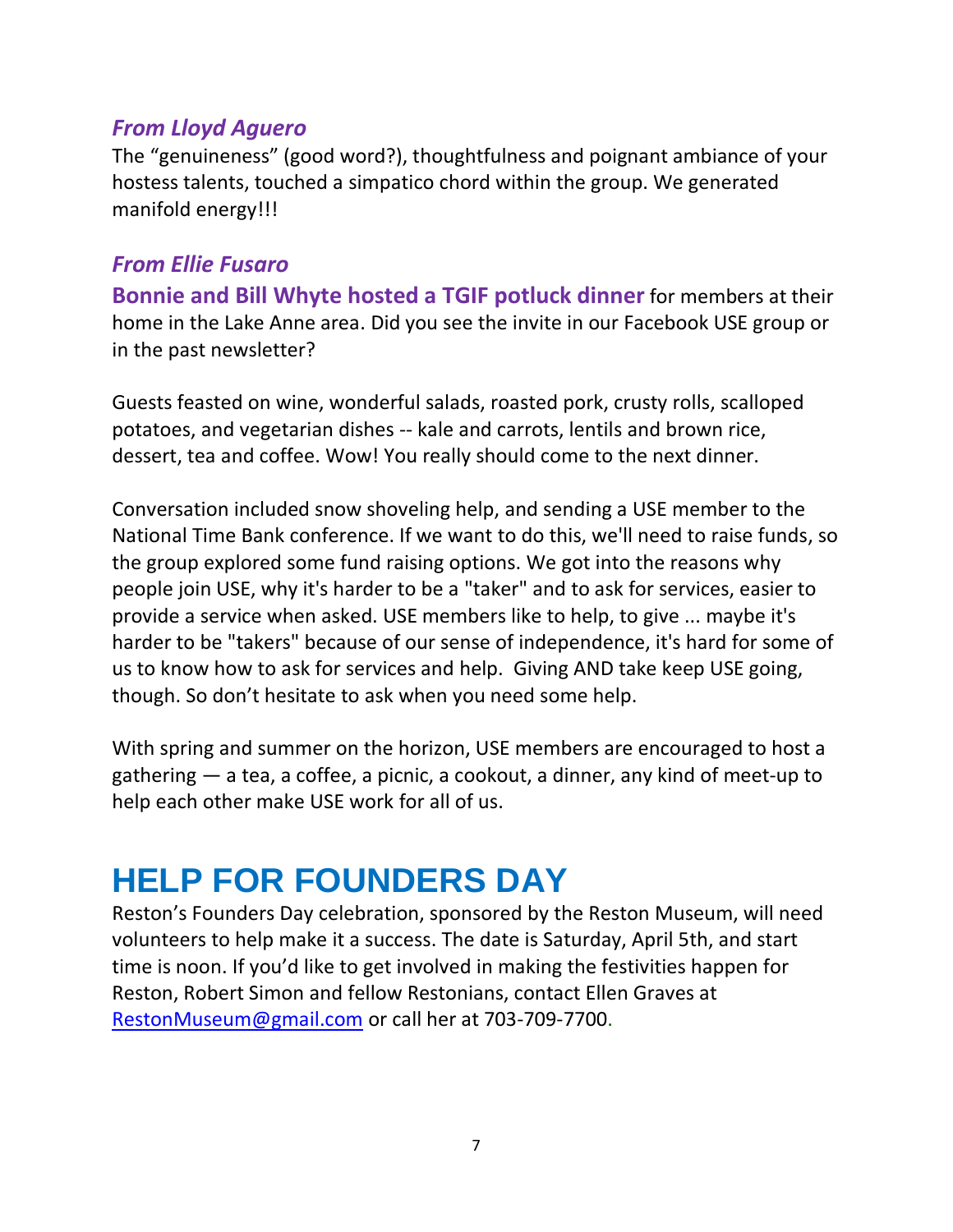## **USE Board Positions Open**

#### **We Still Need People Who Want to See USE Grow**

The USE board would like to announce that we have two positions open on the USE board. We are in need of a **Community Outreach Director**, and a **Recording Secretary**. If you are interested or would like to nominate another USE member you think could do the job, please contact Cheri Wubbels at [mediavip@aol.com.](mailto:mediavip@aol.com)

### **Reston Farmers Market**



We'll be into May in no time, so we're getting ready for the opening of this year's Farmers Market at Lake Anne. Ruth Sievers has kindly offered to provide us with some artwork to refresh our image. But we need an enthusiastic and dedicated person to manage our booth over the coming market season, which runs from May through late October. Of course, we will also need two or three volunteers to man the booth each week. Those who

have volunteered to help in the past have reported enjoying themselves very much as they meet new people, sign up new members, and become part of the bustle of Saturday morning at the market between 8 a.m. and noon. Please contact me, Kathy Bush, at [mkbwrk1@hotmail.com](mailto:mkbwrk1@hotmail.com) or Cheri Wubbels at [mediavip@aol.com](mailto:mediavip@aol.com) if you would be interested. USE needs you, and you will be rewarded with some enjoyable times. USE board members will provide lots of help and support. Come on and give it a go!

### **One Final Note: Have you paid your dues?**

Ten dollars isn't much, but it's what sustains our mailings, and other related use expenses. We are all volunteers and depend on our members to support the work USE does.

If you don't pay your dues and we don't hear from you, then we begin to wonder if you've left us. **Show your involvement and pay your dues today.**